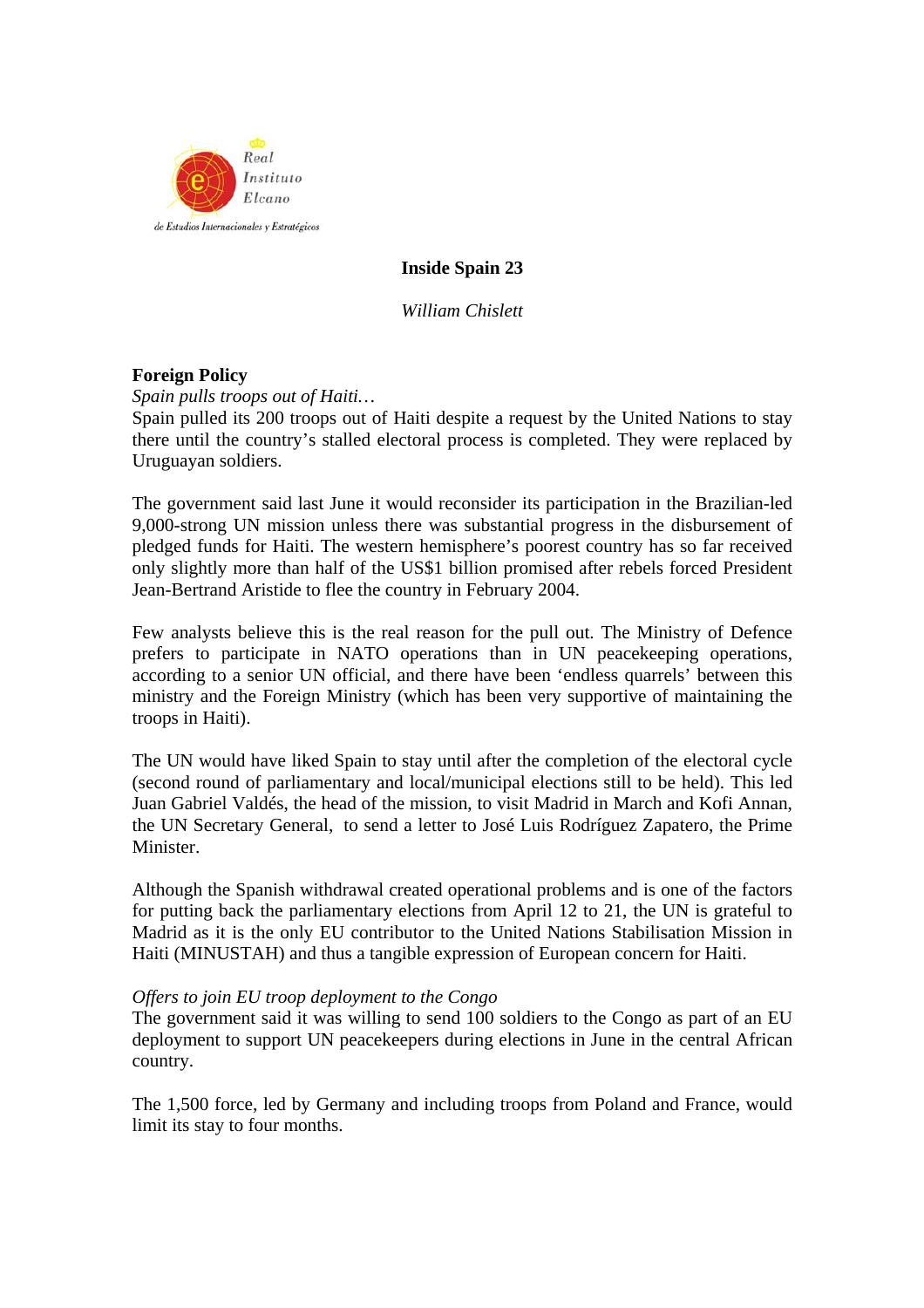#### *May increase its contingent in Afghanistan*

Spain may increase the number of its peacekeeping troops in Afghanistan by around 200 to close to 800.

The increases would probable occur at Qal'eh Now and Herat in the western part of the country where Spain leads two provincial reconstruction teams (PRT), under the auspices of Nato, and at Kabul.

There is an ongoing debate about setting up a composite Nato command to take over from the UK-led Allied Rapid Reaction Corps (ARRC), rather than the Spanish-led command which had been mooted. A UK diplomat on the spot said it was better to establish a continuous composite command into which nations could feed and rotate instead of rotating national leads.

Both this mission and the one to the Congo need the approval of Spain's parliament under the new National Defence Law.

#### *Spain may launch a volunteer corps for Latin America*

Spain is planning to establish a volunteer service for Latin America modelled somewhat on former John F. Kennedy's Peace Corps which would fight underdevelopment.

The plan, still on the drawing board at the Foreign Ministry, is being coordinated with Enrique Iglesias, the former President of the Inter-American Development Bank (IBD) and now the head of the Madrid-based and recently created Ibero-American summits organisation which is preparing a programme to increase student exchanges across Latin America, Spain and Portugal.

Spain has become a major private-sector investor in Latin America over the last decade; the region is making a growing contributing to companies' profits. For example, Latin America provided almost one-third of Grupo Santander's total attributable income in 2005. Meanwhile, the two-year old Socialist government increased foreign aid to Latin America from US\$400 million in 2004 to US\$600 million in 2005 and plans more than US\$700 million this year. The government is committed to doubling its global foreign aid to 0.5% of GDP in 2008. The Observatory for Latin American Companies, headed by Miguel Sebastián, the chief economic advisor to José Luis Rodríguez Zapatero, the Prime Minister, keeps a close watch on the pulse of the region's economy.

Although not apparently an expressed aim, a volunteer service could help Spain improve its image in Latin America and show that the 'mother country' is not just interested in acquiring segments of the region's economies and becoming 'new conquistadores' in the words of the UK and US media. Anti-foreign investor sentiment is on the rise in some Latin American countries, such as Venezuela and Bolivia, and leftist governments are gaining ground in the region (Venezuela, Bolivia and possibly Peru and Mexico if Ollanta Humala and Andrés Manuel Lopez Obrador respectively win the upcoming presidential elections).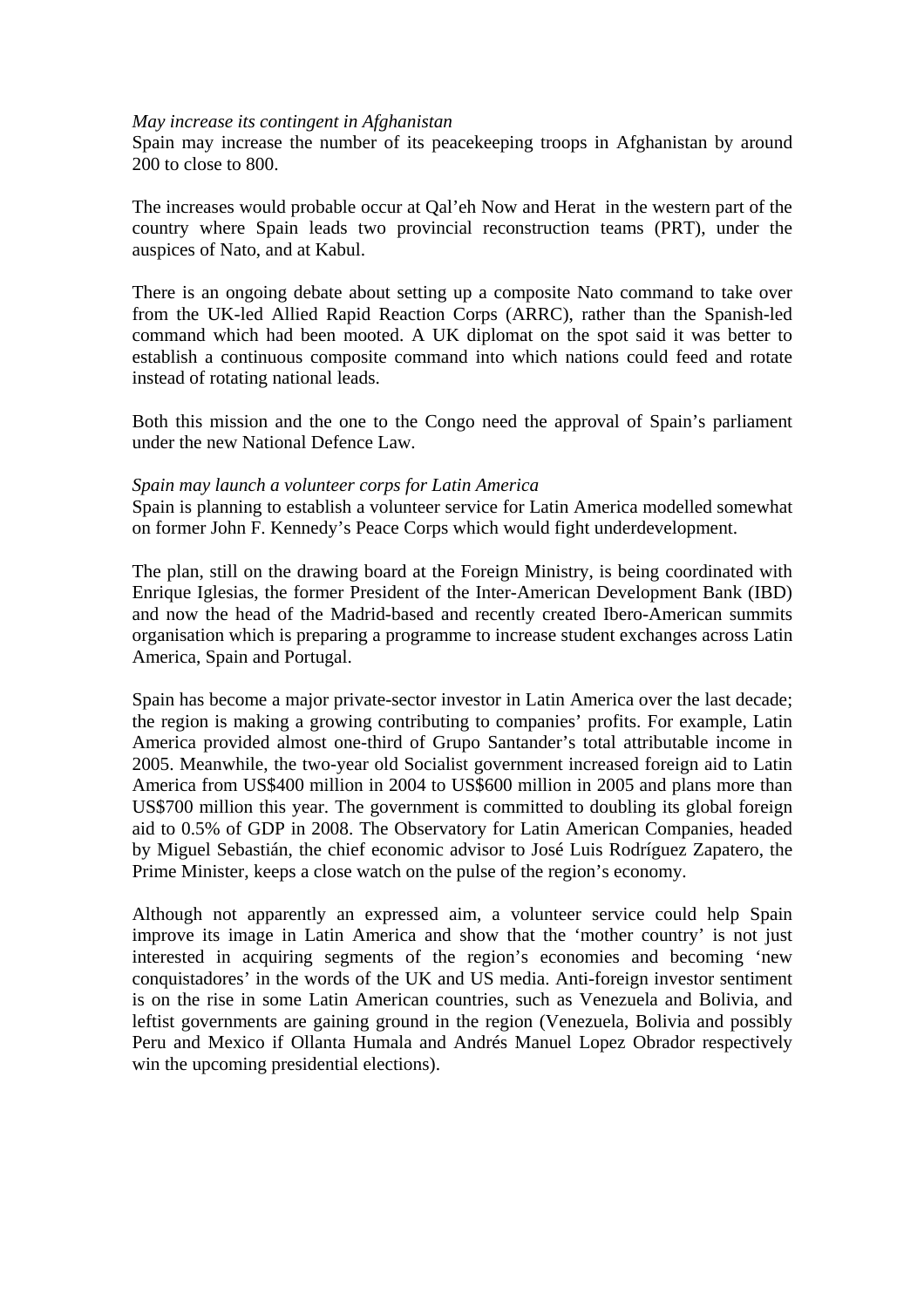## *Foreign Minister on official visit to China*

Miguel Ángel Moratinos, the Foreign Minister, made a four-day visit to China as a guest of his counterpart Li Zhaoxing. The visit came four months after Spain and China signed a strategic alliance agreement during the visit of President Hu Jintao to Madrid (see *Inside Spain*, Newsletter 19, December 2, 2005).

China is Spain's fifth largest supplier after Germany, France, Italy and the UK, but only 0.3% of China's imports come from Spain. Spain's exports to China in 2005 amounted to  $\in$  1.5 billion, while imports from that country were worth  $\in$  1.6 billion.

In a bid to increase Spain's exports to and investment in China, the government will make available  $\epsilon$ 710 million to Spanish companies in 2005-2007.

# **Domestic Scene**

*Eta declares permanent ceasefire after 38 years of fighting for Basque independence*  Spain is set to begin a long and complicated peace process, following Eta's decision to declare a permanent ceasefire. The terrorist group, which has killed more than 800 people, said it wanted to end the conflict and 'promote a democratic process in the Basque country…. in which our rights are recognised'.

Every Spanish Prime Minister since the restoration of democracy after the death of General Franco in 1975 has sought to enter the history books as the person who achieved lasting peace in the Basque Country, but none was successful. The attempts at peace negotiations under Felipe González in 1989 in Algiers and José María Aznar in 1999 in Switzerland got nowhere. José Luis Rodríguez Zapatero probably has a better chance than his predecessors because Eta has been substantially weakened by the arrest of more than 400 people in Spain and France since 2003 and the discovery of ample arms caches. The group has been heavily infiltrated by Spanish intelligence agents. Also, the outlawing of Batasuna, Eta's political wing, in 2002 has reduced its political influence in the Basque Country as it is banned from fielding candidates in elections.

Eta declared an 'indefinite', as opposed to a 'permanent', ceasefire in 1998 but peace talks broke down and the bombing campaign resumed a year later. It has not killed anyone since 2003 (see the timeline below).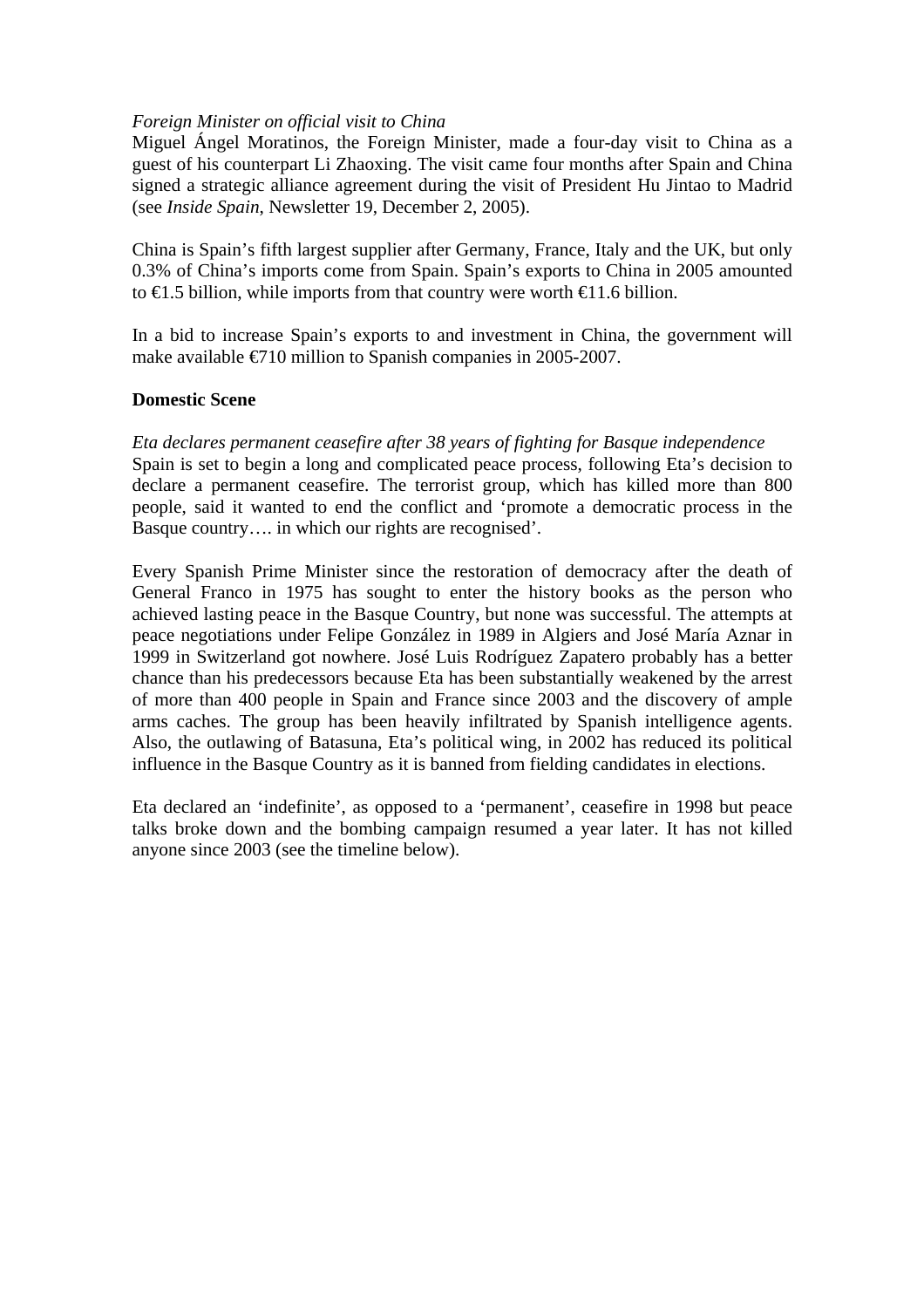#### **ETA TIMELINE**



- - 1959: Eta founded
	- 1968: Eta kills San Sebastian secret police chief Melitón Manzanas
	- 1973: PM Luis Carrero Blanco assassinated
	- 1978: political wing Herri Batasuna formed
	- 1980: 92 people killed in bloodiest year
	- September 1998: indefinite ceasefire
	- November 1999: end of ceasefire, followed by more bomb attacks in January and February 2000
	- December 2001: EU declares Eta a terrorist organisation
	- March 2003: Batasuna banned by Supreme Court
	- May 2003: two police killed in Eta's last deadly attack
	- November 2005: 56 alleged Eta activists on trial in the largest prosecution of its kind

Eta's statement, read out by a woman in a mask wearing a black Basque beret, made no mention of handing in weapons or putting an end to the extortion of businessmen, something that made Zapatero, who last month heralded the 'beginning of the end of Eta', greet the declaration very cautiously. He expressed the hope that he could 'count on all political parties in this matter. Where before we were united in shock, I hope we are now united in hope'.

The centre-right Popular Party (PP) has made the Socialists' anti-terrorist policy the focal point of its permanent state of confrontation with the government: two years after the Madrid train bombings, which killed 192 commuters, the PP and the Socialists continue to blame one another for misleading the public and mishandling the aftermath of the March 11 attacks. The PP accuses the government, the police and the judiciary of a conspiracy to cover up alleged links between Islamic radicals and Eta, something which investigating magistrates vehemently say did not exist. The PP lost the elections three days later amidst accusations of trying to extract electoral advantage –by blaming Eta– from the national tragedy.

The PP leader, Mariano Rajoy, said his party was prepared to back the government if it did not pay a 'political price' for defeating terrorism. He warned the government not to be hoodwinked by the 'pause in Eta's criminal activities'. Last May, parliament voted to authorise negotiations with Eta if the group declared an unconditional and permanent end to violence but without the votes of the PP, which accused the government of 'betraying the dead' and sending the wrong signal to Eta (see *Inside Spain*, Newsletter 14, June 6, 2005). Squabbles between the two parties could derail a peace process.

Eta is not in a position to drive a hard bargain with the government, and there is very little that Madrid has to offer. Eta did not explicitly speak of the right of selfdetermination in its statement, but this is what it hints at and will not get. Last year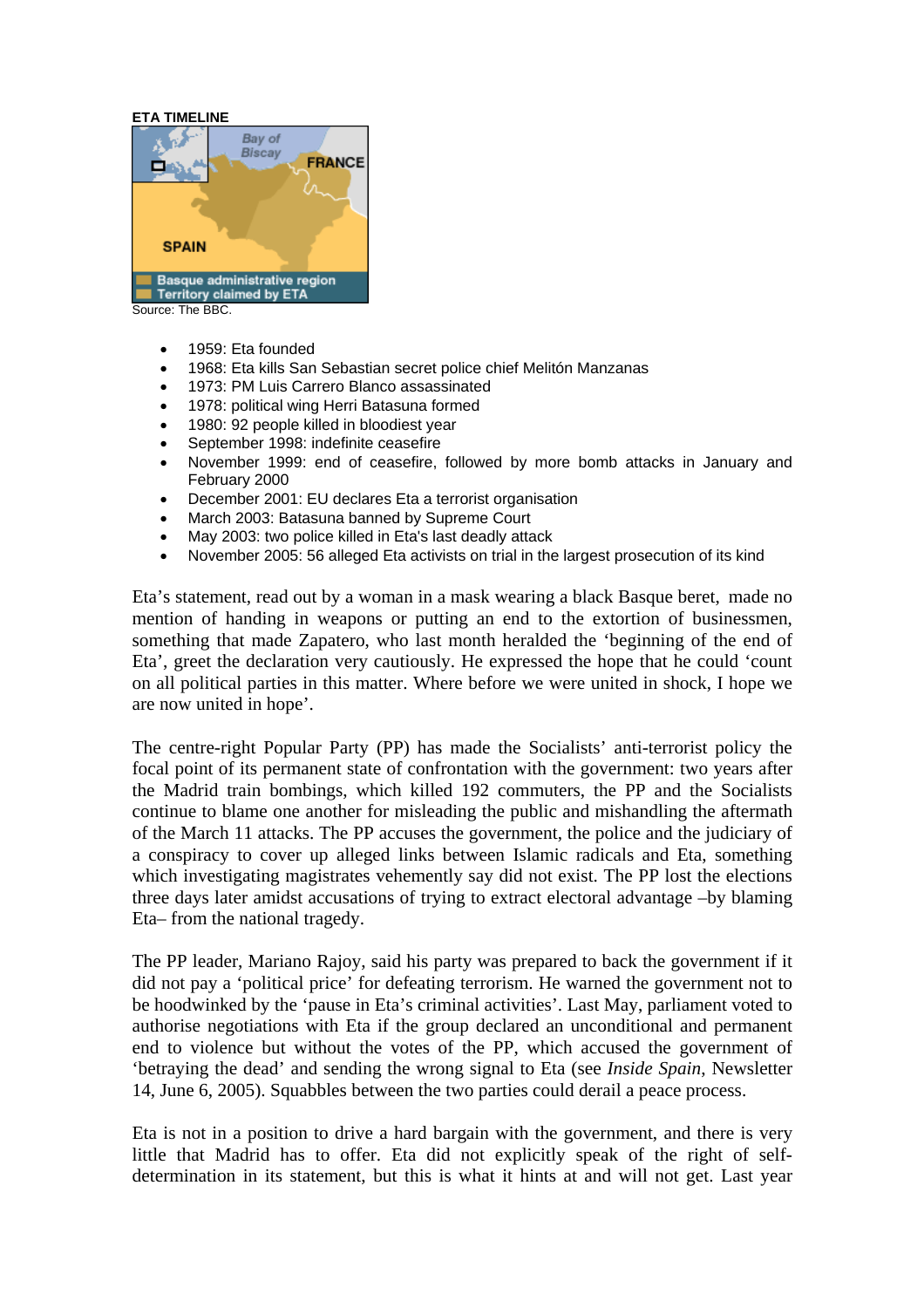parliament rejected by 313 to 29 votes the plan presented by the region's long ruling centre-right Basque Nationalist Party (PNV) for an 'associated free state' between the Basque Country and the rest of Spain which could have opened the door to independence (see *Inside Spain*, Newsletter 10, February 7, 2005). The PNV has never really distanced itself sufficiently from Eta: according to a much-quoted remark of Xabier Arzallus, one of the key PNV politicians of the past 30 years, 'Eta shakes the tree and we will pick up the nuts'.

The Basque Country –unlike Northern Ireland at the start of the IRA's peace talks– already enjoys a very high degree of home rule, with its own parliament, taxes, healthcare and education systems and police force. One concession it could make would be to allow the 544 convicted Eta prisoners in Spain to serve their sentences in Basque jails. They are currently dispersed around the country, which makes visits from family members more difficult. There are also around 200 Eta prisoners in France. The issue of reinsertion of prisoners is very sensitive, particularly for the victims of Eta's terrorism.

## *Parliament gives green light to new Catalan autonomy statute*

The Spanish Congress approved the new controversial charter giving greater autonomy to Catalonia. The text was a watered-down version of that presented to the national parliament by the Catalan parliament last year (see *Inside Spain*, Newsletter 18, November 3, 2005).

The statute, which gives Catalonia wider tax-collecting and judicial powers, was approved by 189 to 154. The centre-right Popular Party (PP) voted against it, as did the much smaller Republican Left of Catalonia which favours independence.

'It's the beginning of the end of the state Spaniards drew up in 1978', said Mariano Rajoy, the PP's leader, referring to the year the Spanish Constitution was approved.

The charter has to be approved by the Senate and by the Catalan parliament before being put to the vote in a referendum in the region.

## *Government to dissolve Marbella town hall after mayor arrested*

The government decided to dissolve the Marbella town hall after the mayor and three town councillors were imprisoned on charges of corruption and profiteering from the property boom in the Mediterranean resort.

Marisol Yagüe is the second Marbella mayor to be arrested for alleged town planning violations. Her predecessor, Julían Muñoz, was barred in 2005 from holding public office for eight years. More than 20 people face possible charges including laundering money from real estate developers who allegedly paid large sums for building permits. Police seized or embargoed more than  $\epsilon$ 2.4 billion in property, helicopters, thoroughbred horses, artwork and antique guns.

Marbella's most prominent mayor, the late Jesús Gil, was indicted numerous times in the 1980s and 1990s on corruption charges, many dealing with real estate fraud in the resort, a favourite haunt of the jet set.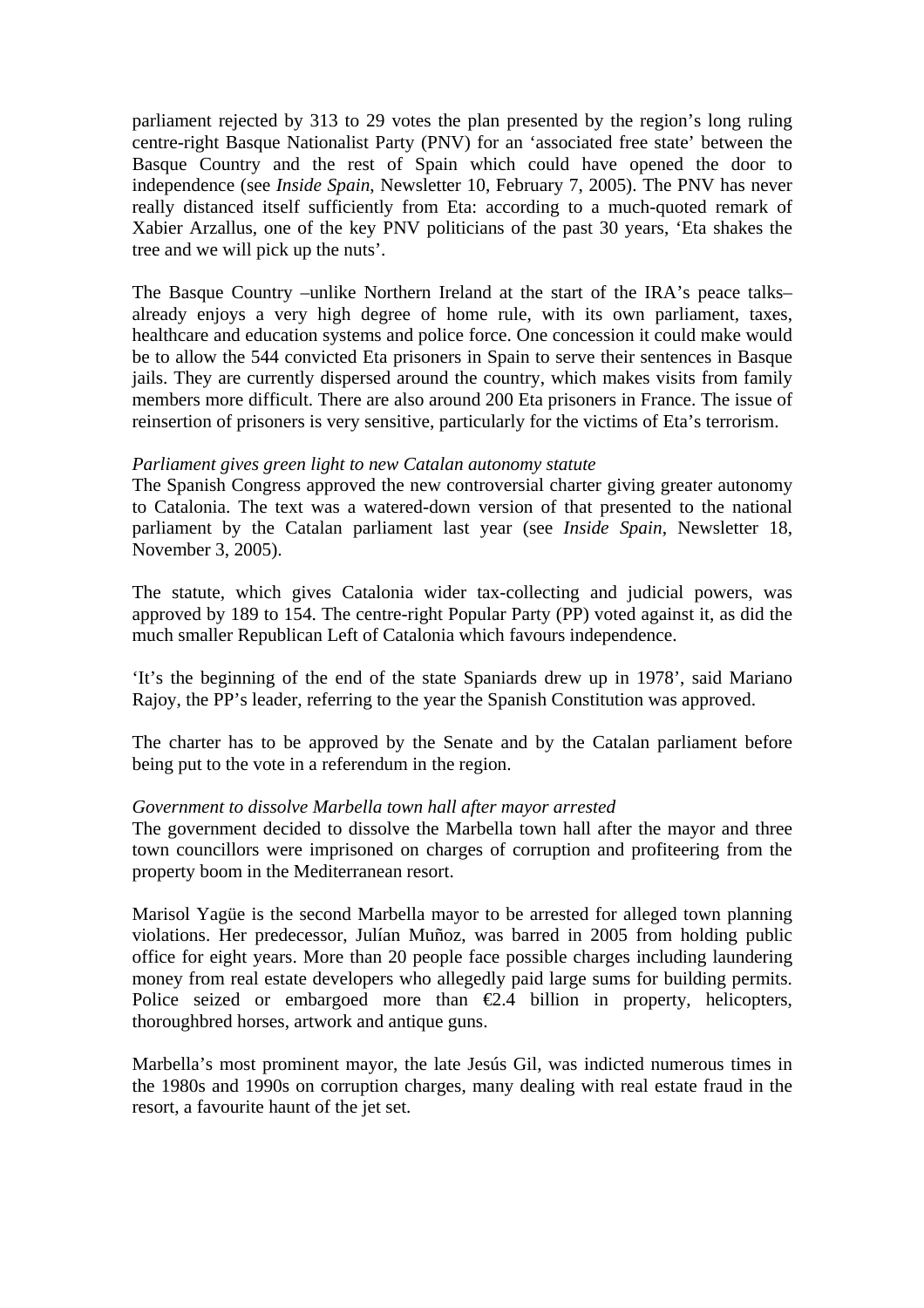## *Spain seeks to stem the wave of migrants from Mauritania*

The Spanish and Mauritanian governments held crisis talks after more than 1,000 West Africans reached the shores of the Canary Islands in flimsy boats, following a perilous 300-mile journey.

As a result of tougher police action and border patrols in Morocco, Mauritania has become the latest launch pad for Africans trying to reach Europe. In one incident, a Spanish marine hospital boat found the bodies of 24 people in waters off the coast of Mauritania. According to one estimate only 60% of those who brave the crossing make it alive.

Sidi Mohamed Uld Bubakar, Mauritania's Prime Minister, met with a Spanish delegation and told them his government could not cope with the influx of people from other countries, particularly Senegal and Mali, using Mauritania as a staging post for reaching Europe. The Canary Islands is also increasingly stretched by the arrival of migrants.

Spain has offered Mauritania patrol boats and funds to set up reception centres. A team of 35 Spanish military engineers went to Mauritania to help set up a centre for repatriated immigrants.

Between 1999 and February 2006, 5,715 boats containing illegal migrants were detected and 103,126 people detained, mostly after crossing the Strait of Gibraltar.

## *Government plans to cut more than 3,000 jobs at state-run TV*

The government plans to cut 3,133 jobs at RTVE, the heavily indebted state-run TV and radio company. The move follows other reforms approved last year including the assumption by the state of the  $\epsilon$ 7,560 million debt and the appointment by parliament, not the government, of RTVE's director. Privatisation has been ruled out, but the government has made it clear that RTVE has to be commercially viable and stand on its own feet.

RTVE's debt soared from  $\text{€}33.7$  million in 1991 to  $\text{€}7,560$  million at the end of 2005, while the number of employees dropped over the same period from 12,849 to 9,212.

According to Jaime Gaiteiro, RTVE's Secretary General, it is twice as expensive for RTVE to produce an hour of television than the privately-owned channels Antena 3 and Tele 5.

Unions strongly oppose the cuts and the government probably has a battle on its hands. Previous governments have attempted and failed to get to grips with RTVE.

## **The Economy**

## *Heated battle for the take-over of Endesa*

The protracted and politicised battle to take over the energy group Endesa intensified when the European Commission called on the Spanish government to respect its sole right to scrutinise and approve pan-European deals such as the one proposed by Germany's Eon.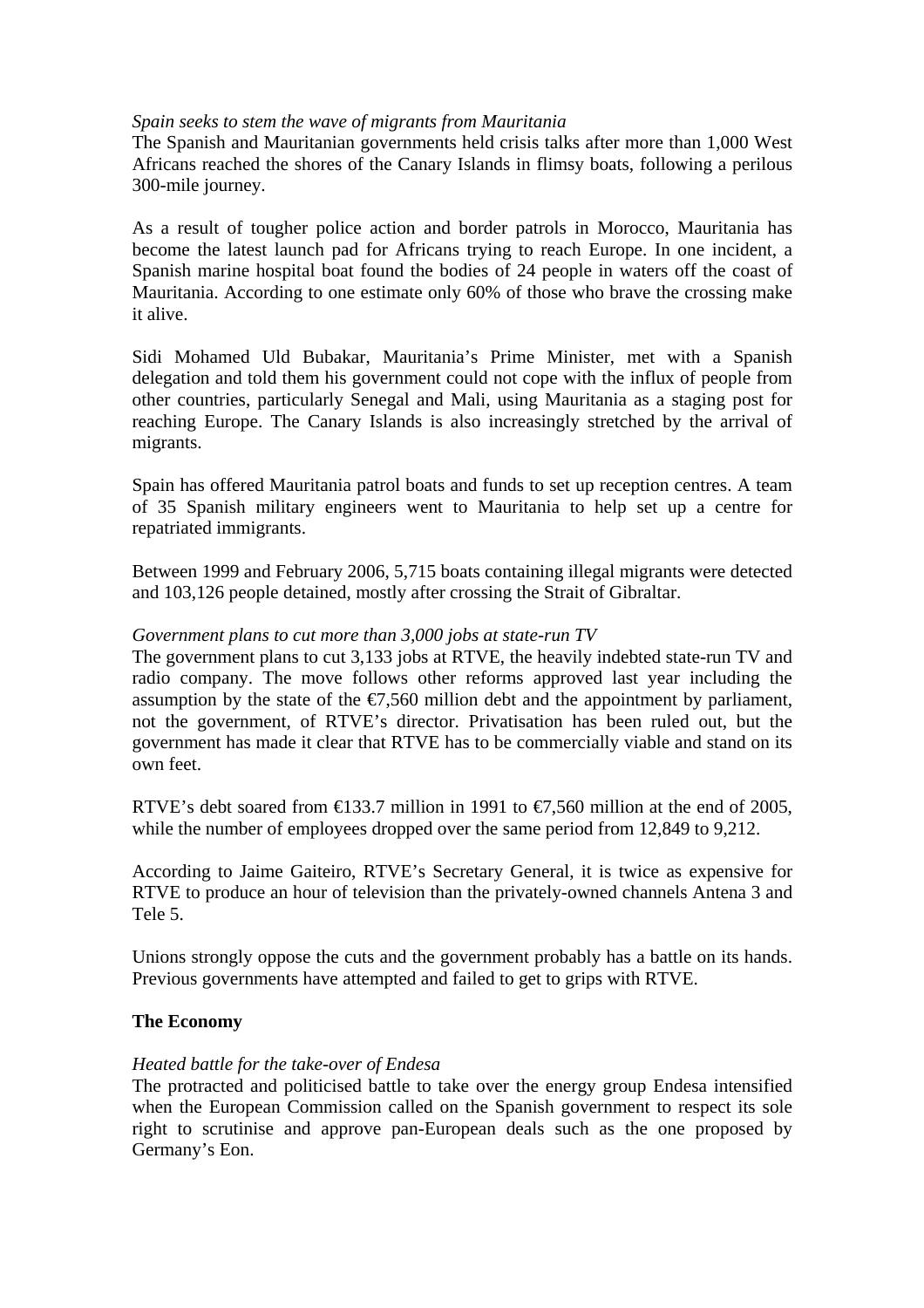Eon's €29 billion bid for Endesa, Spain's largest producer of electricity, tops that of Spain's Gas Natural, the candidate favoured by the government as it would create a national champion. The Commission's competition directorate is worried about a recently approved decree law that gives Spain's national energy commission powers to veto or impose conditions on take-overs of domestic utilities in order to protect the 'national interest' when 'strategic assets' are concerned.

Madrid is also under attack from the EU internal market directorate which believes the government's position may have breached EU rules on the free movement of capital.

Pedro Solbes, Spain's Economy Minister and a former EU Monetary Affairs Commissioner, justified the changes to the energy commission on the grounds that the legislation regarding national interest or security was 'excessively imprecise'.

Meanwhile, Endesa won a small reprieve when a Madrid court ordered a suspension of Gas Natural's  $\epsilon$ 22 billion bid pending a definitive ruling on whether or not a side agreement between Gas Natural and Iberdrola, Spain's second-biggest generator, contravened European Union rules on fair competition. Endesa agreed to post the  $\triangleq$ billion guarantee required by the court as a condition against any potential damages incurred during the case. Gas Natural appealed against the ruling.

Gas Natural has an agreement with Iberdrola to sell up to  $\Theta$  billion of assets which would eliminate possible regulatory hurdles to its take-over bid and obtain financing for the deal.

#### *Spain makes its first major investment in India*

Roca, the Spanish bathroom products group, reached an initial agreement to acquire 50% of India's Parryware, a subsidiary of the Indian sugar group EID Parry, for  $\text{\textsterling}0$ million. Spanish direct investment in India is virtually non-existent.

Only 4% of Indian households have a complete bathroom.

Hard on the heels of this purchase, Roca acquired Austria's Lasselsberger, which has plants in Croatia and Rumania, and Switzerland's JohnsonSuisse, whose plant is in Malaysia. The total cost of these investments was more than  $\epsilon$  = 50 million. Roca sells its products in more than 80 countries.

## *UK airports operator rejects Ferrovial's take-over bid*

BAA, which operates seven airports across Britain including Heathrow and Gatwick, rejected Grupo Ferrovial's €12.6 billion bid. The Spanish construction, infrastructure and services group was expected to come back with a higher offer after Australian bank Macquarie joined its bidding consortium. If successful, Ferrovial would give Macquarie the option to buy its stakes in Sydney and Bristol airports.

The UK government indicated it would not oppose any change of ownership of BAA as long as a new owner was committed to the heavy investment programme.

## *Inward foreign investment drops 11%, outward 47%*

Spain's gross inward foreign direct investment dropped 10.6% to  $\epsilon$ 16.6 billion in 2005 and its gross outward investment was almost 47% lower at  $\epsilon$ 26.3 billion. Both figures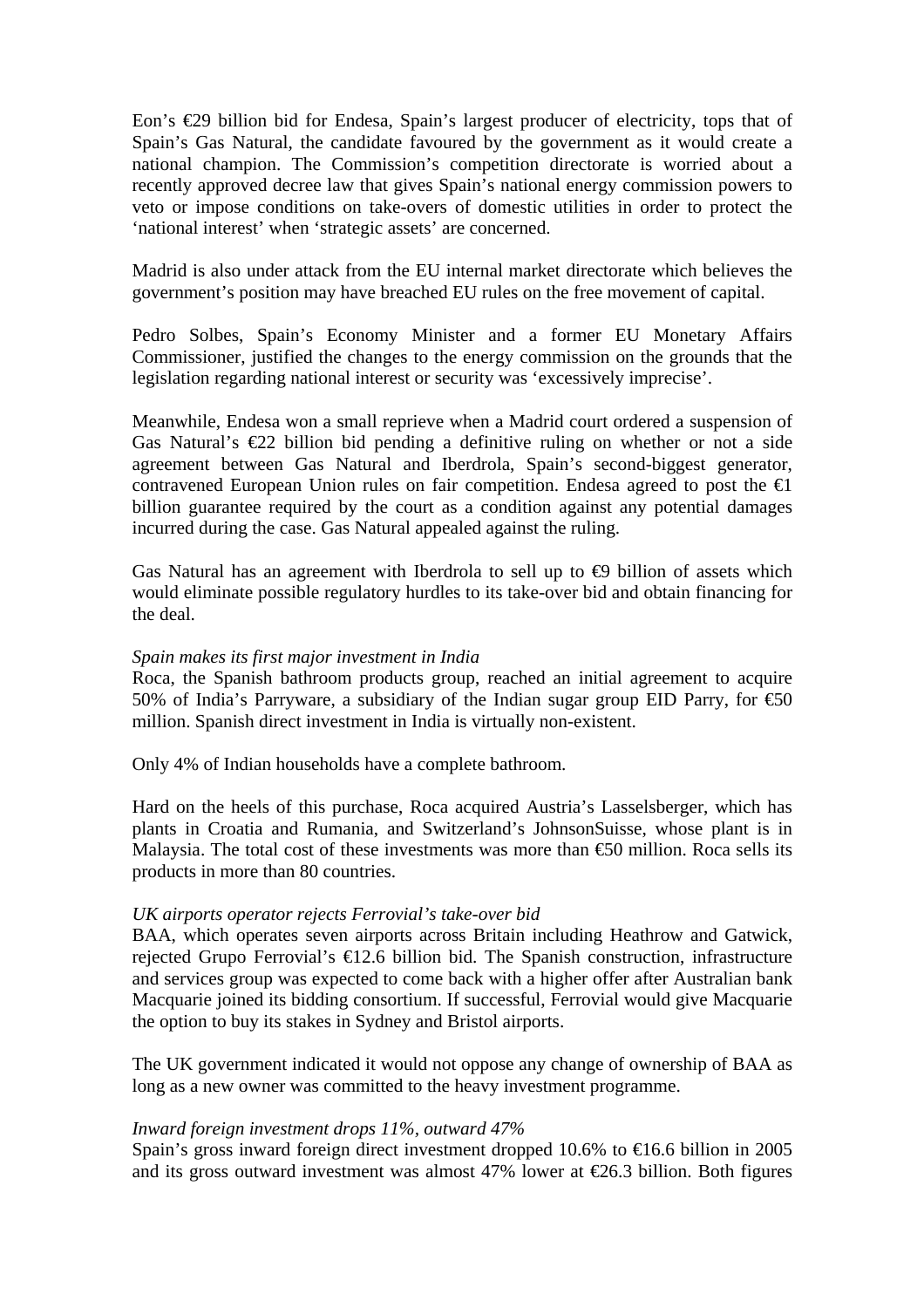include investment in Special Purpose Vehicles (ETVEs) which enjoy tax advantages and whose sole purpose is to hold foreign equity. Excluding the ETVEs, inward investment was 24% higher and outward 40.5% lower. Net inward investment was  $\text{\textsterling}0.2$  billion and net outward  $\text{\textsterling}2.9$  billion (see Figure 1).

| Year | Inward $(\in$ bn) | Outward $(\in$ bn) |
|------|-------------------|--------------------|
| 1995 | 3.5               | 2.8                |
| 1996 | 2.7               | 3.3                |
| 1997 | 4.0               | 9.0                |
| 1998 | 4.0               | 12.2               |
| 1999 | 13.7              | 43.6               |
| 2000 | 29.3              | 48.4               |
| 2001 | 28.9              | 42.1               |
| 2002 | 28.7              | 30.1               |
| 2003 | 14.8              | 25.3               |
| 2004 | 9.0               | 43.7               |
| 2005 | 10.2              | 22.9               |

**Figure 1. Spain's net inward and outward direct investment, 1995-2005** 

Source: Foreign Investments Registry.

The main reason for the big drop in outward investment was not a let up in acquisitions by Spanish companies but the impact of Grupo Santander's €13.4 billion purchase of the UK's Abbey bank in 2004 on comparisons with 2005.

The main ultimate investor country in Spain excluding ETVEs in 2005 was France (45% of the total), followed by the United States (17%). The main destiny of outward investment excluding ETVEs was France (see Figures 2 and 3). The outward investment figures confirm the shift in investment from Latin America to Europe, particularly the new EU countries.

| <b>Figure 2. Main ultimate investor countries in 2005</b> |                     |            |  |  |
|-----------------------------------------------------------|---------------------|------------|--|--|
| <b>Country</b>                                            | <b>Gross Amount</b> | % of total |  |  |
|                                                           | (€mn)               |            |  |  |
| France                                                    | 6,454               | 44.7       |  |  |
| <b>United States</b>                                      | 2,461               | 17.1       |  |  |
| United Kingdom                                            | 1,205               | 8.3        |  |  |
| Germany                                                   | 1,201               | 8.3        |  |  |
| Netherlands                                               | 417                 | 2.9        |  |  |
| Switzerland                                               | 405                 | 2.8        |  |  |
| Portugal                                                  | 381                 | 2.6        |  |  |
| Italy                                                     | 295                 | 2.0        |  |  |
| Mexico                                                    | 221                 | 1.5        |  |  |
| <b>Japan</b>                                              | 196                 | 1.4        |  |  |
| $\overline{\phantom{0}}$                                  |                     |            |  |  |

**Figure 2. Main ultimate investor countries in 2005** 

Source: Foreign Investments Registry.

| <b>Country</b>        | <b>Gross Amount</b> | % of total |
|-----------------------|---------------------|------------|
|                       | (€mn)               |            |
| France                | 4,999               | 21.8       |
| <b>Czech Republic</b> | 3,671               | 16.0       |
| United Kingdom        | 2,300               | 10.0       |
| Hungary               | 2,187               | 9.5        |
| Argentina             | 1,871               | 8.1        |
| <b>United States</b>  | 1,363               | 5.9        |
| Portugal              | 1,088               | 4.7        |
| Luxembourg            | 968                 | 4.2        |
| Netherlands           | 940                 | 4.1        |
| Brazil                | 783                 | 3.4        |

Source: Foreign Investments Registry.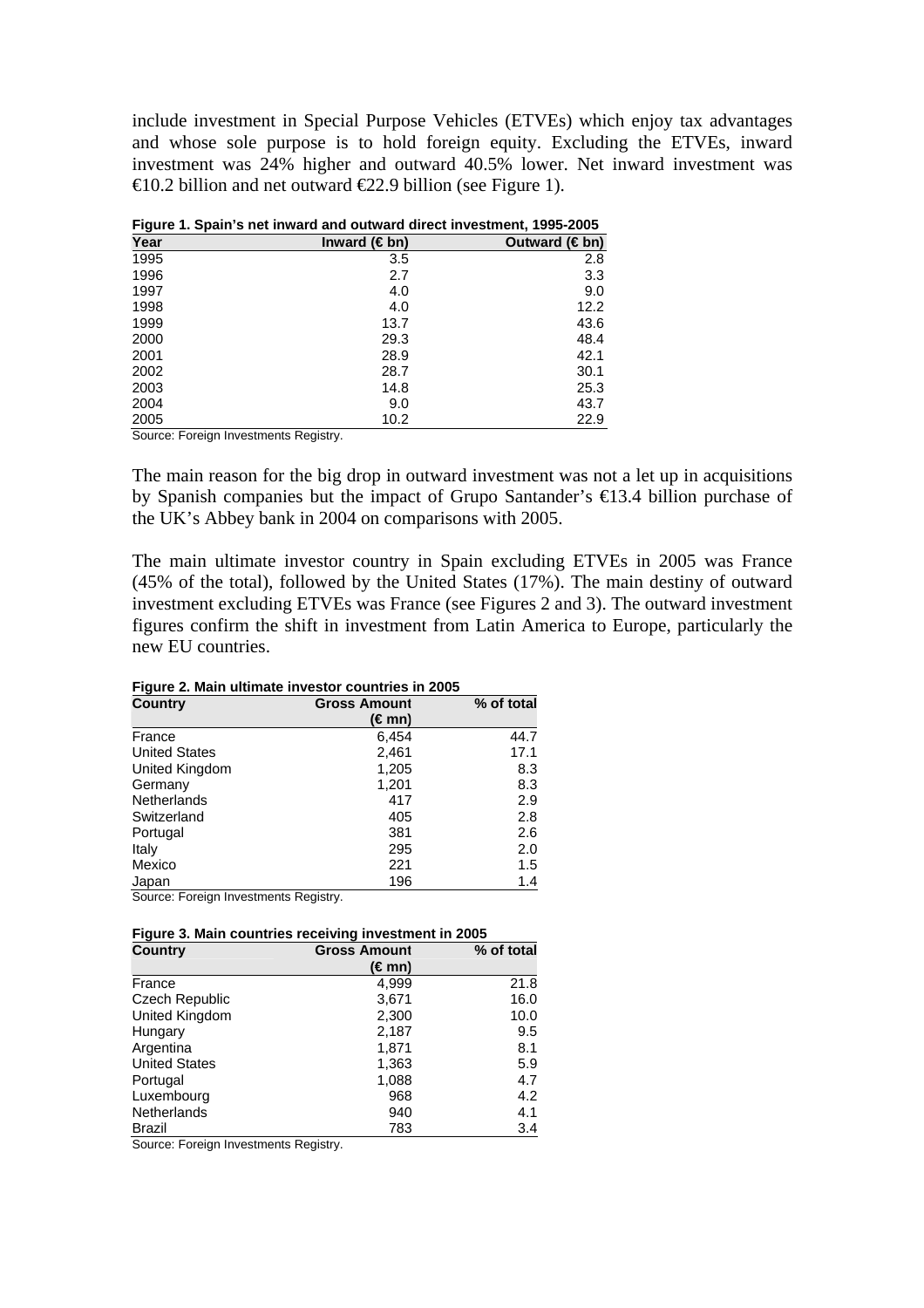## *Tax Agency has greater success in fighting fraud*

The Tax Agency recovered  $\epsilon 4,583$  million in 2005, 13% more than in 2004, thanks to tougher measures, particularly in the booming real estate sector, and more inspections. Close to 3,500 real estate companies were investigated.

Despite the greater success, tax fraud and the volume of black money remain high in Spain. One revealing statistic is that the number of 500-euro notes in Spain has increased from the 13 million issued by the Bank of Spain in January 2002, when the single currency came into force, to 96 million four years later. The number of these notes in Spain represented 3.5% of the total in 2002 and almost 25% in January 2006.

#### *IMF warning on Spain's 'lopsided' economy*

The International Monetary Fund (IMF) warned that Spain's economic growth has become 'increasingly lopsided' and the underlying balances have intensified.

In its annual review of the Spanish economy, the IMF said that while growth in 2005 of 3.4% marked a decade of uninterrupted expansion and Spain created 60% of all new jobs in the euro area, the current account deficit widened to 7.5% of GDP, the second largest in absolute terms in the world (see *www.imf.org/external/np/ms/2006/032106.htm*).

Supported by employment and income gains, wealth effects from the real estate boom, and rapid credit expansion, domestic demand contributed 5¼ percentage points to GDP growth. The external sector, in contrast, depressed growth by almost 2 percentage points, as import penetration and the erosion of export market shares intensified in 2005. No doubt, the widening deficit reflects in part higher oil prices, weak demand in traditional export markets and Spain's rising investment. But it also reflects the steady deterioration in Spain's competitive position, in turn driven by price pressures generated by its advanced cyclical position and, more fundamentally, by lacklustre productivity growth.

The IMF said the immediate prospects remain good, but the medium-term outlook is clouded by the build-up of imbalances and competitiveness losses. In the past Spain could correct the current account deficit by devaluing its currency. But it cannot do this now as it is part of the euro. If Spanish productivity growth is not improved and labour and product markets made more flexible, the IMF warned, regaining competitiveness within the euro area would entail a 'protracted and costly process weighing on output and employment'.

The IMF praised the government for its recent tax reform, although the corporate income tax rate remains comparatively high, but it said its mission to Madrid had encountered 'dispiriting doubts' about the prospects for further reform of employment protection legislation which remains among the most restrictive in the OECD. Nothing had been achieved in the almost two years since the July 2004 declaration on *diálogo social.* It said the way to reduce the very high rate of temporary contracts (one third of salaried employees are on them) was to 'reduce the rigidity and high dismissal costs of regular contracts'.